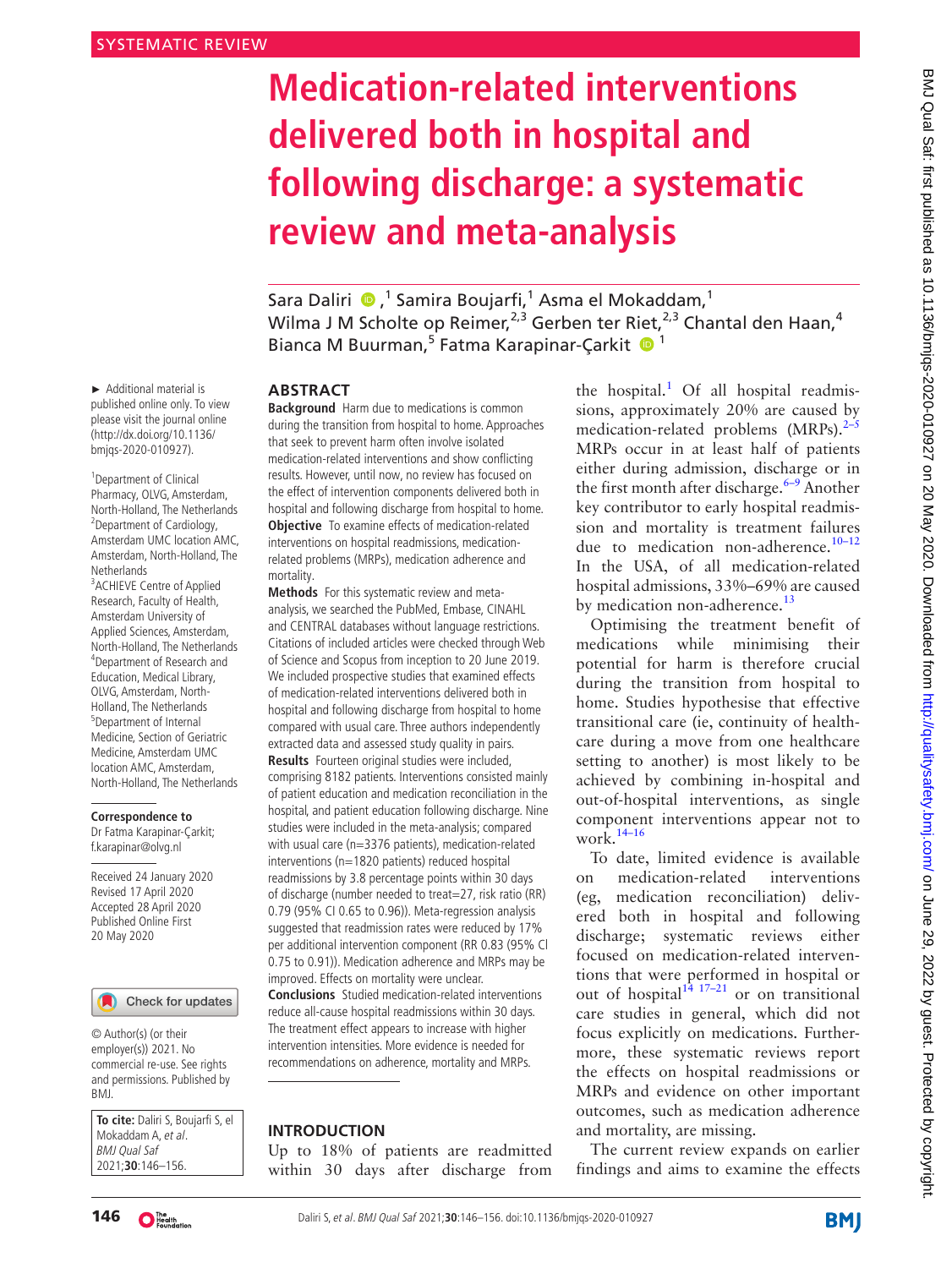on hospital readmissions, MRPs, medication adherence and mortality of medication-related interventions delivered both in hospital and following discharge from hospital to home.

# **Method**

This systematic review and meta-analysis was conducted according to the Preferred Reporting Items for Systematic Reviews and Meta-Analyses guidelines. $^{22}$  The protocol for this review was registered in the International Prospective Register of Systematic Reviews (ID: CRD42019125411).

## **Data sources and searches**

A search strategy was developed with the assistance of an information specialist. The following databases were searched for relevant studies without language restrictions: PubMed, Embase, CINAHL and Cochrane Central Register of Controlled Trials (CENTRAL). In addition to database searching, cited reference searching was performed through Web of Science and Scopus, both forwards (by checking each of the articles citing the included article) and backwards (by checking all the references in the included article). The databases were searched from inception to 20 June 2019. The search strategy consisted of four search blocks with terms related to patient discharge, medication, the possible interventions and the outcomes.

We used a methodological filter based on the Cochrane Highly Sensitive Search Strategy for identifying randomised trials.<sup>23</sup> We adapted and expanded this filter with terms for controlled clinical trials, prospective studies, before-after studies and studies with a control group. The connector NOT was used to exclude terms related to mental health problems and children. Full search strategies for all databases are available in [online supplementary appendix table](https://dx.doi.org/10.1136/bmjqs-2020-010927)  [1.](https://dx.doi.org/10.1136/bmjqs-2020-010927) Endnote was used to manage all the search results and used to remove any duplicate articles.

# **Study selection**

Studies were included if they were prospective studies, examined the effect of medication-related interventions delivered both in hospital and following discharge from hospital to home (from now on this term is shortened to medication-related interventions) compared with usual care. Studies needed to include either all-cause unplanned hospital readmissions, MRPs, medication (non-)adherence (direct and indirect measurement methods) or all-cause mortality as outcome measure(s) and include adults (aged  $\geq 18$ years) who had been admitted to the hospital for at least 24hours.

For the purpose of this study, medication-related interventions were defined as interventions that focused explicitly on medications (eg, medication reconciliation or education on a medication combined with lifestyle advice) and were performed by any

healthcare provider in the hospital and within 1month following hospital discharge. Previous studies have shown that within 1month following discharge, most harm occurs due to medications and interventions are most effective[.4 24–26](#page-9-8) Definitions of medication-related interventions and the outcome measures are presented in [online supplementary appendix table 2.](https://dx.doi.org/10.1136/bmjqs-2020-010927)

Studies were excluded if they examined only a specific medication group, as they provide limited insight into a patient's complete medication regimen. Due to the ageing population and a rising prevalence of patients with multimorbidity, $27$  patients often use more than one medication.<sup>28</sup> Taking a holistic view on patient medications is therefore needed to gain insight into the effects of interventions to prevent potential adverse outcomes.

Furthermore, non-peer reviewed articles (eg, abstracts, posters, presentations and case reports) and literature reviews were excluded due to concerns regarding the quality. These exclusions may increase the risk of publication bias. However, the number of non-peer reviewed sources that can be retrieved may be an unrepresentative sample of all non-peer reviewed sources. Therefore, including data from these sources may also introduce publication bias.<sup>[29](#page-10-2)</sup> Furthermore, studies including patients with psychiatric disorders, patients that were cognitively impaired or patients discharged to another institution (eg, nursing home) were excluded, as we expected that different and more complex interventions are needed for these patient groups. Finally, studies were excluded if the outcomes could not be extracted from the results after consulting the authors (eg, reporting a composite outcome of readmissions or mortality without the event rates of readmissions alone).<sup>[30](#page-10-3)</sup>

Three authors worked in pairs and independently screened all titles and abstracts for eligibility, and subsequently, the full version of studies of the included abstracts against the agreed inclusion and exclusion criteria. Any disagreements were resolved by consensus or via consultation with a fourth expert.

## **Data extraction and quality assessment**

Three authors worked in pairs and independently extracted data and assessed study quality, using the revised Cochrane risk-of-bias tool for randomised trials and the Risk Of Bias In Non-randomized Studies of Interventions tool for non-randomised studies.<sup>31 32</sup> Disagreements were resolved by consensus or via consultation with a fourth expert. The following data were extracted for each study:

- ► Characteristics of the study (design, setting, country, objective, primary and secondary outcomes and inclusion and exclusion criteria).
- ► Study methods (usual care, type and timing of medication-related interventions [\(online supplementary](https://dx.doi.org/10.1136/bmjqs-2020-010927) [appendix table 2\)](https://dx.doi.org/10.1136/bmjqs-2020-010927), professionals involved (eg, pharmacist, general practitioner or nurse)),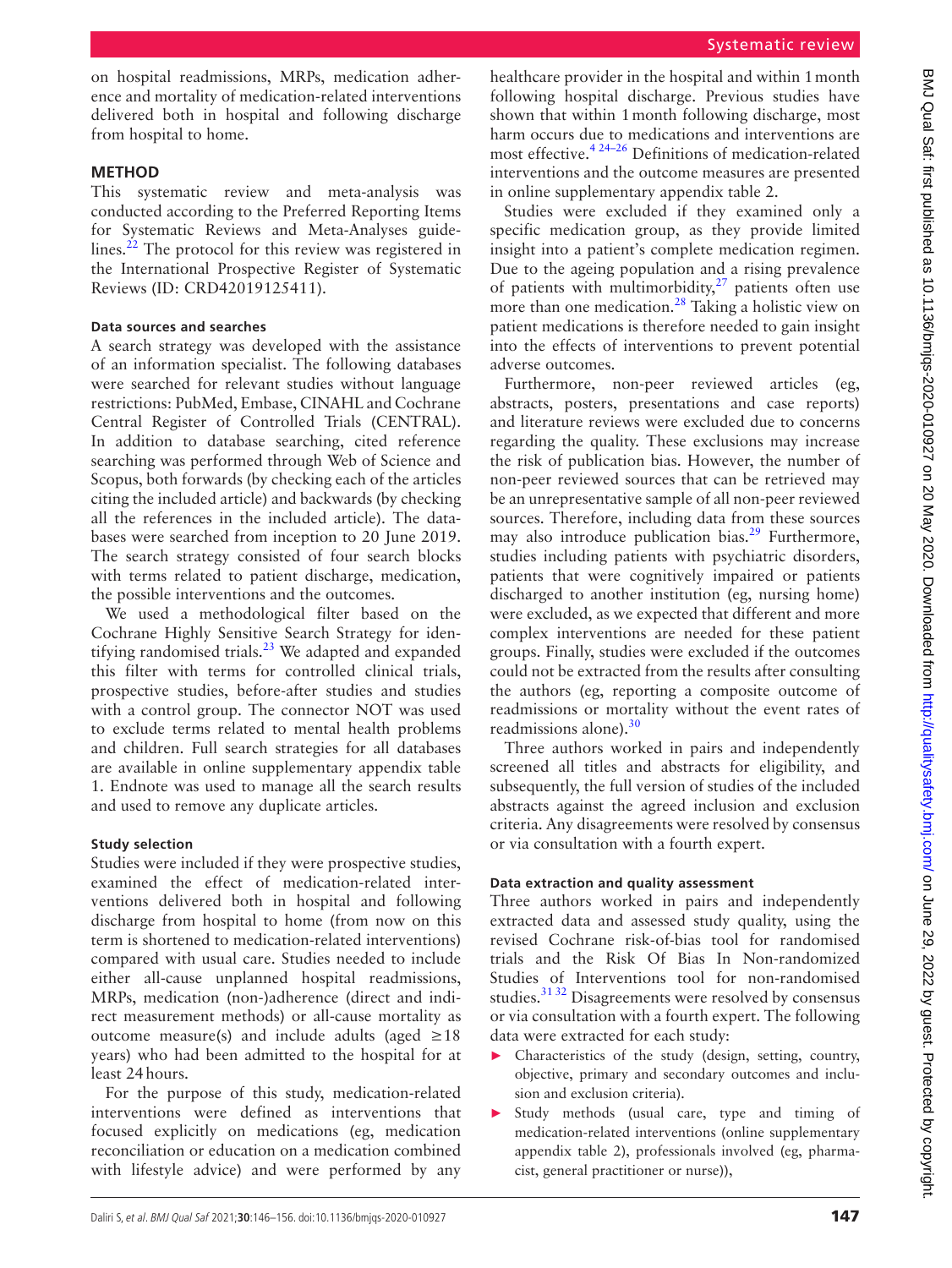- ► Patient characteristics (study population, number of patients allocated to treatment group and analysed and mean age).
- ► Outcome measures (hospital readmissions, postdischarge MRPs, postdischarge medication adherence and mortality and follow-up periods of measurements [\(online supplementary appendix table 2\)](https://dx.doi.org/10.1136/bmjqs-2020-010927).

#### **Data synthesis and analysis**

We categorised the medication-related interventions on the basis of the prespecified intervention subcategories: *education* by a healthcare provider to a patient (written information or oral consultation), *pharmacotherapy* (medication reconciliation with a focus on eliminating unintentional discrepancies in medication use or medication review with a focus on optimising the pharmacotherapy based on guidelines) and *information transfer* between healthcare providers (eg, on medication changes initiated during hospitalisation or following discharge (written information or oral consultation)) [\(online supplementary appendix table](https://dx.doi.org/10.1136/bmjqs-2020-010927)  [2\)](https://dx.doi.org/10.1136/bmjqs-2020-010927). Furthermore, for each intervention subcategory, we presented when it was delivered (in the hospital or following discharge).

Meta-analyses was performed using a randomeffects model to estimate pooled risk ratios (RRs) and 95% CIs. Where measured outcomes were too different for meta-analysis due to large differences in definitions for the same outcome, assessment methods and follow-up time, only narrative synthesis was used. This was expected for the outcome measures of MRPs and medication adherence based on previous systematic reviews<sup>14 33 34</sup>; however, this also appeared to be the case for mortality, as limited studies have reported on this outcome and all had varying follow-up times, ranging from 1 month to 12 months. Therefore, metaanalyses was performed only for hospital readmissions.

Besides visual inspection of forest plots, statistical heterogeneity across studies was tested using Cochran's  $Q$  test and quantified with the  $I^2$  index. We planned to assess for small study effects (ie, publication bias). However, as there were fewer than 10 studies included in the meta-analysis, the potential power of the tests was too low to distinguish chance from real asymmetry. Consequently, the tests were not performed.<sup>2935</sup>

Furthermore, we planned to examine whether the treatment effect on hospital readmissions differed among several prespecified subgroups of patients and study characteristics. Subgroup analysis was only carried out for the number of different professions involved in the delivery of the intervention (one vs more than one). There were too few studies to carry out the previously planned subgroup analyses for methodological quality of included studies (high risk of bias vs non-high) and the primary hospital admission diagnosis (cardiac vs other).<sup>29</sup> The intensity of medication-related interventions was scored as the total number of interventions and the repetition of delivered intervention components (one intervention=1 point, one intervention delivered two to three times=2 points, one intervention delivered four to five times=3 points and one intervention delivered six or more times=4 points). This method to calculate intensity has been used before.<sup>36</sup> To investigate whether the intensity of the delivered medication-related interventions was associated with the magnitude of the treatment effect on hospital readmissions, we regressed the logarithms of the RRs against the intensity score (meta-regression).

Finally, post hoc sensitivity analyses were performed for the outcome hospital readmissions to examine to which extent the meta-analytic findings changed when restricted only to studies without a high risk of bias or when the intensity of medication-related interventions was expressed as the sum of interventions components only (without repetitions).

The software Review Manager (RevMan) VV.5.3 (Copenhagen: The Nordic Cochrane Centre, The Cochrane Collaboration, 2014) was used to perform the meta-analyses and subgroup analyses, and R, V.3.5.2, Mixed-Effects Model (*tau<sup>2</sup>* estimator: Sidik-Jonkman) was used to perform the meta-regression analyses.

## **Results**

The search strategy identified 11 741 records; 8773 from the database searching and 2968 from the cited reference searching [\(figure](#page-3-0) 1). Following removal of duplicates, 7800 records remained. After screening of title and abstract, 242 records remained for fulltext review (exclusion reasons for non-included fulltext articles are presented in [online supplementary](https://dx.doi.org/10.1136/bmjqs-2020-010927) [appendix table 3\)](https://dx.doi.org/10.1136/bmjqs-2020-010927). Fifteen records met the eligibility criteria and were included in the systematic review and nine in the meta-analysis. These 15 records related to 14 studies. Two records $^{37}$  38 were from the same study but presented different outcomes.

## **Study characteristics**

All 14 studies had a prospective design [\(table](#page-4-0) 1). Nine studies were randomised trials, $30\frac{37}{39-44}$  of which three were performed in a multicentre setting<sup>[37 40 42](#page-10-6)</sup>

Two studies had a before–after design, $4546$  two studies had a controlled clinical design $^{47}$   $^{48}$  and one study had a matched case-control design.<sup>49</sup> Eleven studies reported on hospital readmissions,<sup>[30 37 41–44 46–50](#page-10-3)</sup> three on MRPs,  $38\frac{45\frac{50}{6}}{60}$  four on medication adherence  $39\frac{40\frac{44\frac{47}{6}}{60}}{60}$ and four on mortality.[30 40 44 49](#page-10-3)

The 14 studies involved 8182 patients; 4881 studies were assigned to usual care and 3301 to the medicationrelated interventions. The majority of studies included patients admitted either to the internal medicine, pulmonology, neurology or cardiology ward. The mean study-specific patient age ranged from 48 to 77 years (weighted mean for age by number in study, 59 years) in usual care and from 47 to 75 years in the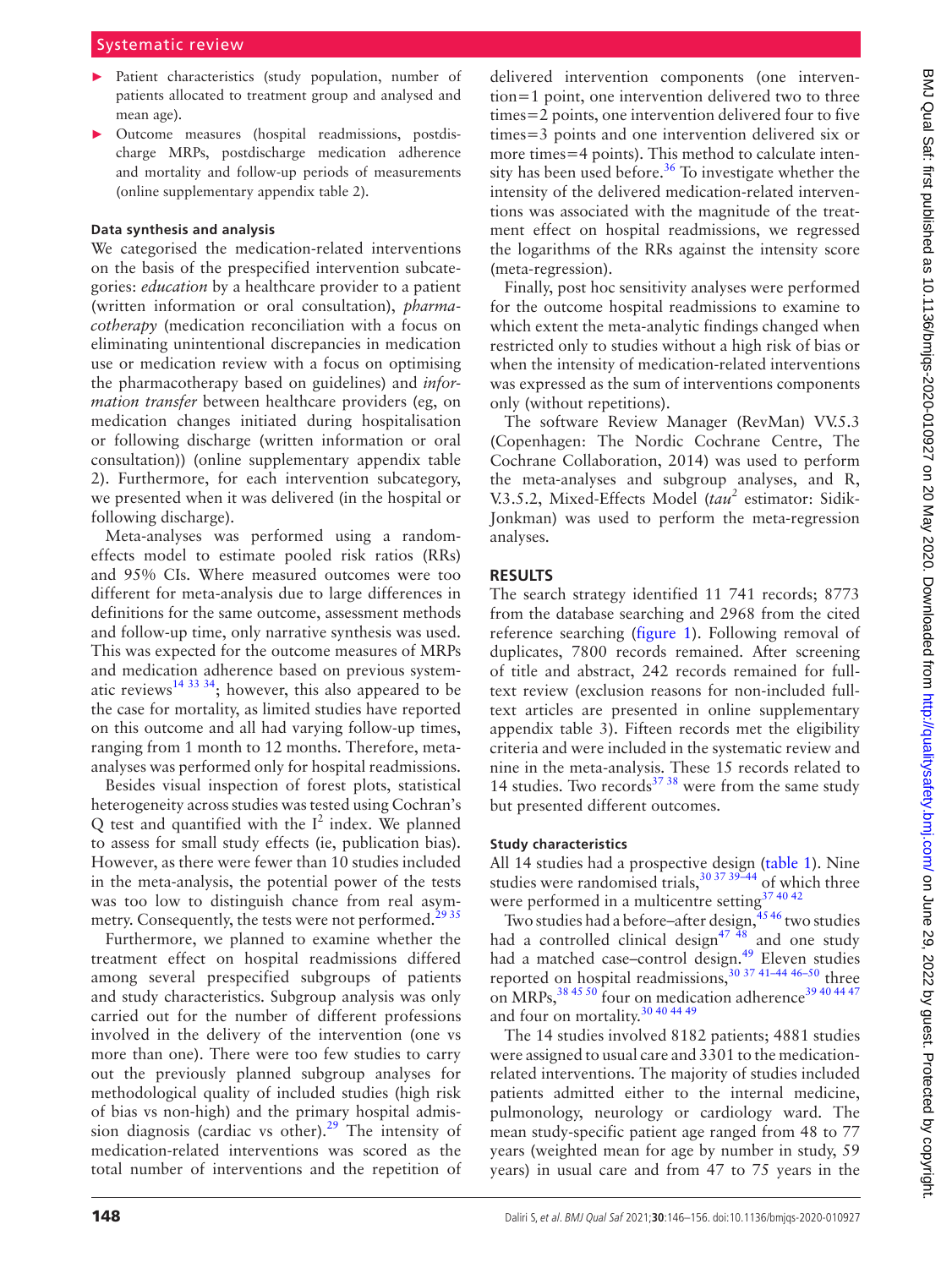## Systematic review



<span id="page-3-0"></span>Figure 1 Summary of evidence search and selection. PRISMA flow diagram. PRISMA, Preferred Reporting Items for Systematic Reviews and Meta-Analyses.

intervention group (weighted mean for age by number in study, 60 years).

## Usual care

Usual care varied among the studies. Two studies did not specify usual care delivered in the hospital $41$ or following discharge, $39$  and one did not report

on usual care at all. $^{46}$  $^{46}$  $^{46}$  In nine studies, discharge instructions, including follow-up appointments and prescriptions, were provided as part of usual care either through written information $43$  or oral consultation.<sup>30 37 39</sup> <sup>40 45 47-49</sup> Five studies performed medication reconciliation in the hospital,  $37 \times 45 \times 50$  three studies provided patients with medication supplies at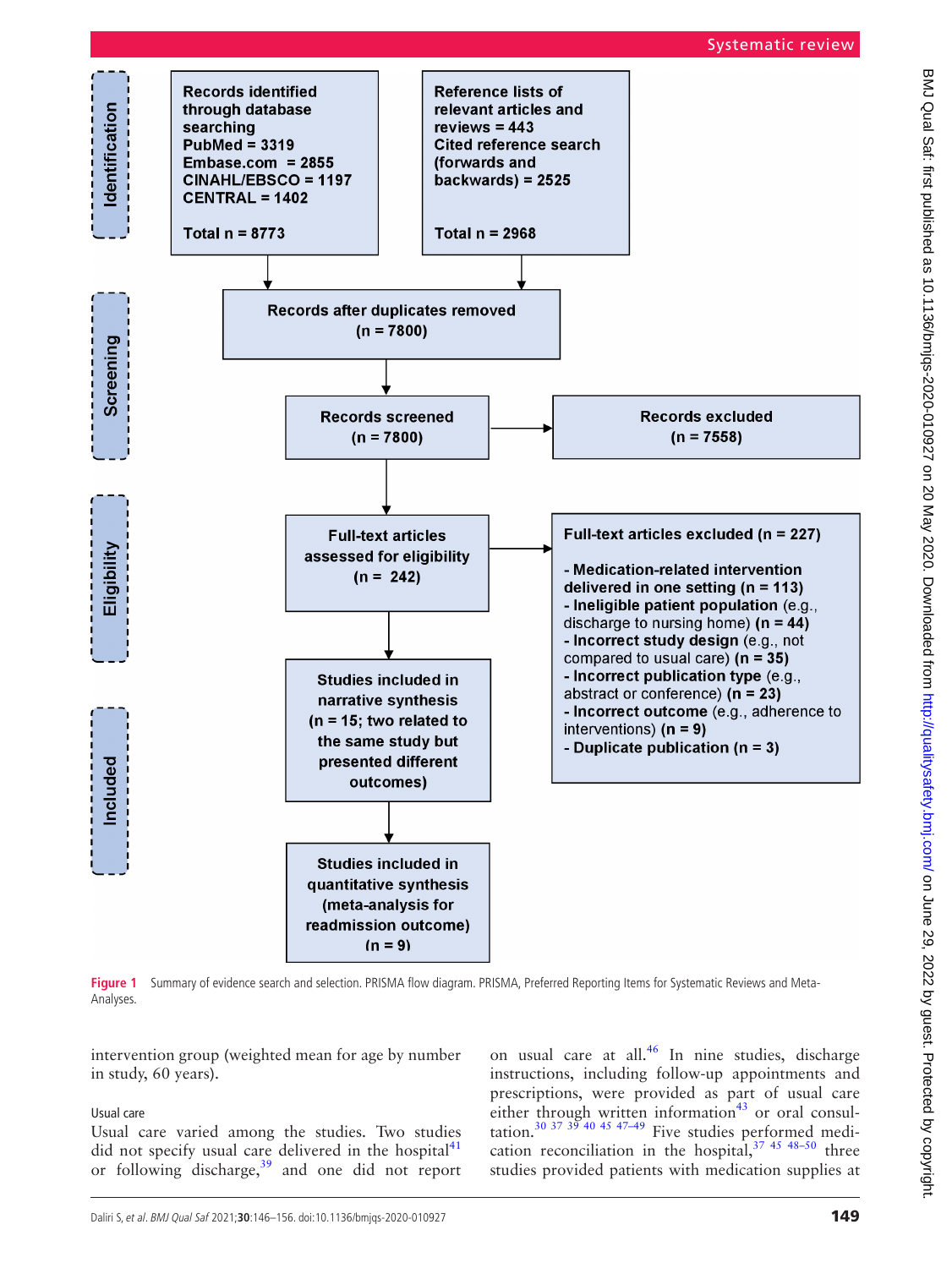<span id="page-4-0"></span>

| Table 1                           | Study characteristics            |                                    |                                                                         |      |                |                              |                                 |                   |                                             |                                |                   |                                           |                                |                                                                      |                 |
|-----------------------------------|----------------------------------|------------------------------------|-------------------------------------------------------------------------|------|----------------|------------------------------|---------------------------------|-------------------|---------------------------------------------|--------------------------------|-------------------|-------------------------------------------|--------------------------------|----------------------------------------------------------------------|-----------------|
|                                   |                                  |                                    |                                                                         |      |                | age (SD),<br>U mean          | age (SD),<br>I mean             |                   | Medication-related intervention in-hospital |                                | discharge         | Medication-related intervention following |                                |                                                                      |                 |
| Study, Year                       | design<br>Study                  | setting<br>Study                   | Population                                                              | ۹J   | Б,             | otherwise<br>unless<br>noted | otherwise<br>unless<br>noted    | Education         | Pharmacotherapy                             | Information<br><b>Transfer</b> |                   | Education Pharmacotherapy                 | Information<br><b>Transfer</b> | postdischarge<br><b>Outcomes</b>                                     | Risk of<br>bias |
| Balaban 2008<br>(43)              | <b>RCT</b>                       | monocenter<br>US,                  | DM II, decompensated HF<br>coronary artery disease,<br>COPD, depression | 49   | 47             | 54.1*                        | 58.0*                           | $\geq$            |                                             | $\geq$                         | $\circ$           |                                           | $\geq$                         | Readmission<br>30 days                                               | Moderate        |
| Bell 2016 (37)/<br>Kripalani(38)* | RCT                              | multicenter<br>US,                 | decompensated HF<br>ACS, acute                                          | 428  | 423            | 59.0 (14.0)                  | $\circ$<br>61.0(14.0)           | ≧                 | <b>MRec</b>                                 |                                | $\circ$           |                                           |                                | 30 days/MRPs<br>Readmission                                          | Low/Low         |
| Calvert 2012<br>(39)              | RCT                              | monocenter<br>US,                  | coronary artery disease<br>cardiology service,<br>Any non-surgical      | 72   | $\overline{7}$ | 62.0 (IQR:<br>$52 - 70$      | $\circ$<br>63.0 (IQR:<br>54–71) | ≧                 |                                             | ≧<br>$\circ$                   | $\circ$           | <b>MRec</b>                               | $\circ$                        | Adherence<br>6 months                                                | NQ              |
| Daliri 2019 (45) Before-          | after study                      | Netherlands,<br>multicenter<br>The | cardiology pulmonology.<br>Internal medicine,<br>neurology              | 234  | 222            | 70.8 (11.9) 70.2 (12.8)      | $\circ$                         | ≧                 |                                             | $\circ$                        | $\circ$           | <b>MRec</b>                               | ≧<br>$\circ$                   | <b>MRPs</b>                                                          | Moderate        |
| Goldman 2014<br>(30)              | <b>RCT</b>                       | monocenter<br>US,                  | medicine, cardiology,<br>Internal or family<br>neurology                | 352  | 347            | 66.0(9.0)                    | $\circ$<br>66.5(9.0)            | $\geq$            | <b>MRec</b>                                 | $\circ$                        | $\circ$           |                                           | $\geq$                         | Mortality                                                            | <b>NOT</b>      |
| Ho 2013 (40)                      | RCT                              | multicenter<br>US,                 | ACS                                                                     | 119  | 122            | 64.0 (8.6)                   | $\circ$<br>63.8(9.3)            |                   |                                             | $\geq$                         | $\circ$           | <b>MRec</b>                               |                                | Adherence<br>12 months;<br>Mortality                                 | $\leq$          |
| Hoover 2017<br>(48)               | clinical trial<br>Controlled     | monocenter<br>US,                  | 生                                                                       | 36   | $30\,$         | $77.5*$                      | $75.4*$                         | $\geq$<br>$\circ$ | <b>MRec</b>                                 |                                | $\circ$           |                                           |                                | Readmission<br>30 days                                               | High            |
| Jack 2009 (41)                    | RCT                              | monocenter<br>US,                  | Medical/surgical                                                        | 376  | 373            | 49.6 (15.3) 50.1 (15.1)      | $\circ$                         | ≧                 | <b>MRec</b>                                 | ≧                              | $\circ$           |                                           | $\circ$                        | Readmission<br>30 days                                               | Moderate        |
| Nguyen 2018<br>(44)               | <b>RCT</b>                       | monocenter<br>Vietnam,             | ACS                                                                     | $87$ | 79             | 59.8 (8.8)                   | $\circ$<br>62.0(8.4)            | ≧                 |                                             |                                | $\circ$           |                                           |                                | and 3 months;<br>Readmission<br>Adherence 1<br>Mortality<br>30 days; | Moderate        |
| Phatak, 2016<br>(50)              | RCT                              | monocenter<br>US,                  | Internal medicine                                                       | 141  | 137            | 55.8*                        | $55.4*$                         | ≥<br>$\circ$      | <b>MRec</b>                                 |                                | $\circ$           |                                           | $\circ$                        | 30 days; MRPs<br>Readmission                                         | Moderate        |
| Sarangarm,<br>2013 (47)           | Controlled<br>clinical trial     | monocenter<br>US,                  | Internal medicine                                                       | 139  | 140            | 50.4 (16.5)                  | $\circ$<br>49.0 (15.8)          |                   | MRec                                        |                                | $\circ$           |                                           |                                | Readmission<br>Adherence<br>30 days;<br>30 days                      | High            |
| Simorangkir<br>2017 (46)          | Before-after Indonesia,<br>study | monocenter                         | pulmonology, neurology,<br>Internal medicine,<br>cardiology             | 1212 | 428            | 47.8 (17.9) 47.0 (18.2)      | $\circ$                         | ≧                 | <b>MRec</b>                                 | ≧                              | $\circ$           |                                           |                                | Readmission<br>30 days                                               | Low             |
| Weinberger<br>(1996(42))          | RCT                              | multicenter<br>US,                 | decompensated HF<br>DM II, COPD,                                        | 701  | 695            | 62.6(10.9) 63.0(11.1)        | $\circ$                         | $\geq$            | <b>MRec</b>                                 | $\circ$                        | $\geq$<br>$\circ$ |                                           |                                | Readmission<br>180 days                                              | Moderate        |
|                                   |                                  |                                    |                                                                         |      |                |                              |                                 |                   |                                             |                                |                   |                                           |                                |                                                                      | Continued       |

BMJ Qual Saf: first published as 10.1136/bmjqs-2020-010927 on 20 May 2020. Downloaded from http://qualitysafety.bmj.com/ on June 29, 2022 by guest. Protected by copyright. BMJ Qual Sat: first published as 10.1136/bmjqs-2020-010927 on 20 May 2020. Downloaded from <http://qualitysafety.bmj.com/> on June 29, 2022 by guest. Protected by copyright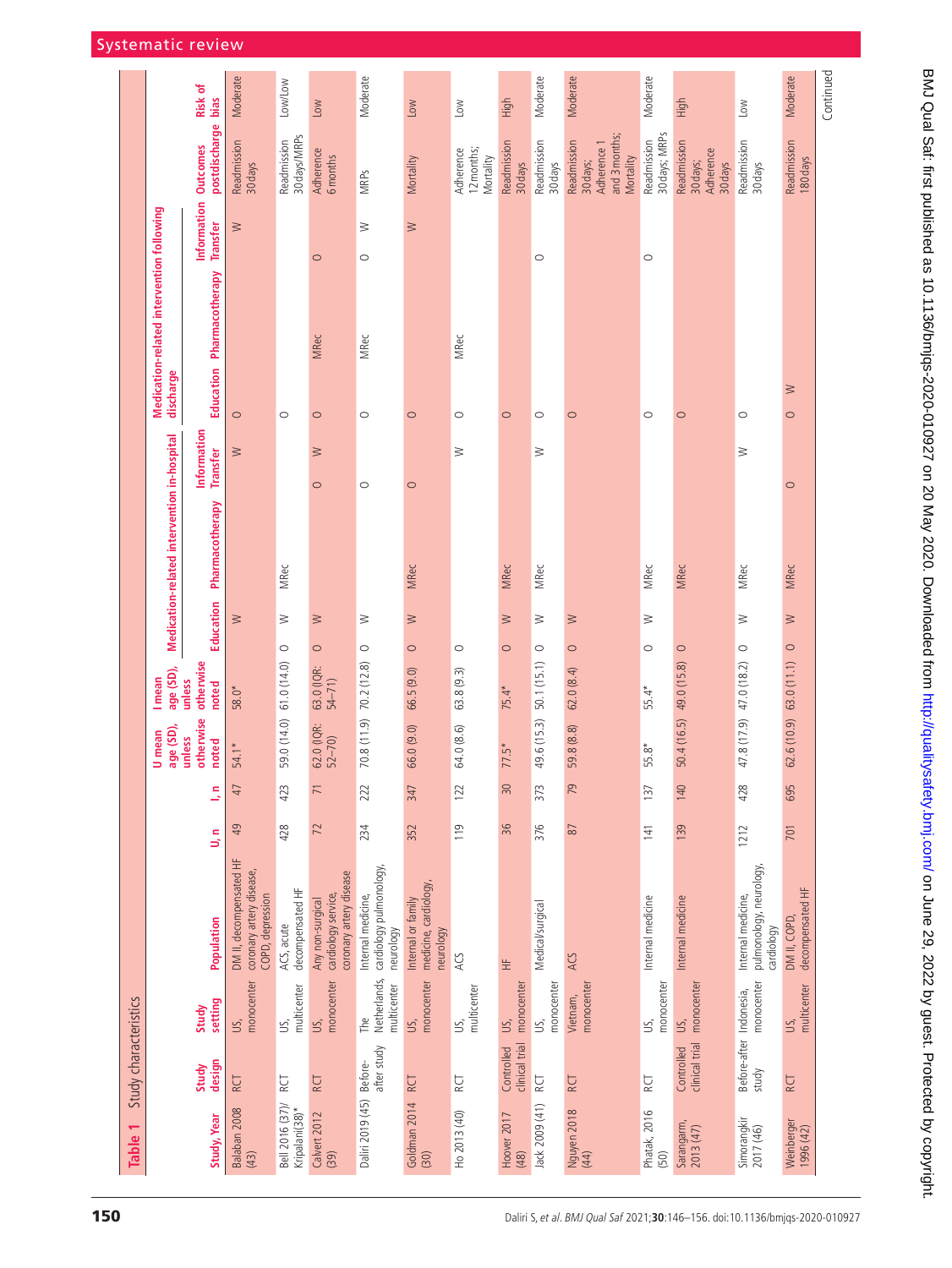| Table 1 Continued                                             |                                      |                  |                                                                                                                                                                                                                                                                                                  |        |     |                              |                              |        |                                                                 |             |           |                                           |       |                                            |         |
|---------------------------------------------------------------|--------------------------------------|------------------|--------------------------------------------------------------------------------------------------------------------------------------------------------------------------------------------------------------------------------------------------------------------------------------------------|--------|-----|------------------------------|------------------------------|--------|-----------------------------------------------------------------|-------------|-----------|-------------------------------------------|-------|--------------------------------------------|---------|
|                                                               |                                      |                  |                                                                                                                                                                                                                                                                                                  |        |     | <b>U</b> mean                | I mean                       |        | age (SD), age (SD), Medication-related intervention in-hospital |             | discharge | Medication-related intervention following |       |                                            |         |
| Study, Year                                                   | Study<br>design                      | setting<br>Study | Population                                                                                                                                                                                                                                                                                       | 5<br>5 | 5h  | otherwise<br>unless<br>noted | otherwise<br>unless<br>noted |        | Education Pharmacotherapy Transfer                              | Information |           | Education Pharmacotherapy Transfer        |       | postdischarge bias<br>Information Outcomes | Risk of |
| Wright 2019<br>(49)                                           | Matched<br>control<br>study<br>case- |                  | HF, acute myocardial<br>pneumonia, DM II<br>multicenter infarction, COPD,                                                                                                                                                                                                                        | 935    | 187 | 67.0 (14.0) 69.0 (12.0)      |                              |        | <b>MRec</b>                                                     | ≥           | $\geq$    | <b>MRev</b>                               |       | Readmission<br>Mortality<br>30 days;       | High    |
| sub-category by<br>studies, n(%)<br>intervention<br>Delivered |                                      |                  |                                                                                                                                                                                                                                                                                                  |        |     |                              |                              | 13(93) | 9(64)                                                           | 9(64)       | 14(100)   | 4 (29)                                    | 6(43) |                                            |         |
| *SD or CI is not reported in study.                           |                                      |                  | ACS, acute coronary syndrome; COPD, chronic obstructive pulmonary disease; DM, diabetes mellitus; HF, heart failure; I, intervention; MRec, medication redication; edication-related problems; O, oral consultation; RCT,<br>randomised controlled trial; U, usual care; W, written information. |        |     |                              |                              |        |                                                                 |             |           |                                           |       |                                            |         |

discharge, $304748$  three studies communicated discharge instructions to primary care providers and two studies handed patients a discharge medication list.<sup>40 45</sup> Four studies provided routine follow-up appointments after 1–12 months in the hospital,  $40\frac{424448}{1}$  and two an occasional telephone call following discharge.<sup>37</sup><sup>49</sup>

## Medication-related interventions

The 14 studies delivered similar types of medicationrelated interventions ([table](#page-4-0) 1; [online supplementary](https://dx.doi.org/10.1136/bmjqs-2020-010927) [appendix table 4](https://dx.doi.org/10.1136/bmjqs-2020-010927)); however, they varied in the timing and intensity of delivered intervention components ([online supplementary appendix table 5\)](https://dx.doi.org/10.1136/bmjqs-2020-010927). Medicationrelated interventions in the hospital were delivered at admission in three studies,  $37\frac{48}{50}$  before hospital discharge in eight studies<sup>[30 42 44–49](#page-10-3)</sup> and/or at hospital discharge in nine studies.<sup>37 39–41 43 46 47 49 50</sup> Medicationrelated interventions following discharge predominantly took place through telephone calls, followed by additional visits to the primary care clinic or commu nity pharmacy<sup>40 42 49</sup> or patients' homes.<sup>45 48</sup> In all studies, the medication-related interventions were initiated within the first week after hospital discharge. Except one,<sup>[49](#page-10-9)</sup> all studies provided education interventions both in hospital and following discharge. Oral communication techniques, such as teach-back and motivational interviewing, were used to instruct patients on medications (eg, reasons for medication changes). In addition, 11 studies additionally provided written information to patients to improve medica tion use following discharge, such as daily medication schedules.<sup>30 37 39 41–46 48 50</sup> Nearly all studies provided pharmacotherapy interventions to address unintended discrepancies between a patient's actual medication use and what was prescribed and to optimise medi cation use ([table](#page-4-0) 1). One study performed a medication review.[49](#page-10-9) Finally, 10 studies also incorporated information transfer interventions<sup>30 39–43</sup> <sup>45</sup> <sup>46</sup><sup> $49$ </sup> <sup>50</sup> to inform healthcare providers (community pharmacists, general practitioners or community care nurses) on, for example, medication use.

Ten studies used interprofessional collaborations, either between pharmacists and nurses,<sup>[41 48](#page-10-12)</sup> nurses and physicians,  $30\frac{42\frac{1}{43}}{9}$  pharmacists and physicians,  $37\frac{40\frac{45}{50}}{9}$ or pharmacists, nurses and physicians.<sup>[39](#page-10-11)</sup> The remaining four studies were either pharmacy<sup>[44 47 49](#page-10-16)</sup> or nurse initiated.[46](#page-10-13)

# **Risk of bias**

We deemed six studies to be at low, six at moderate and three at high risk of bias [\(online supplementary](https://dx.doi.org/10.1136/bmjqs-2020-010927) [appendix table 6\)](https://dx.doi.org/10.1136/bmjqs-2020-010927). Studies with a high risk of bias were non-randomised and were so categorised due to one or more of the following reasons: unblinded outcome assessors, potential baseline incomparability and possible deviations from the intended interventions due to lack of blinding of patients or professionals delivering the interventions.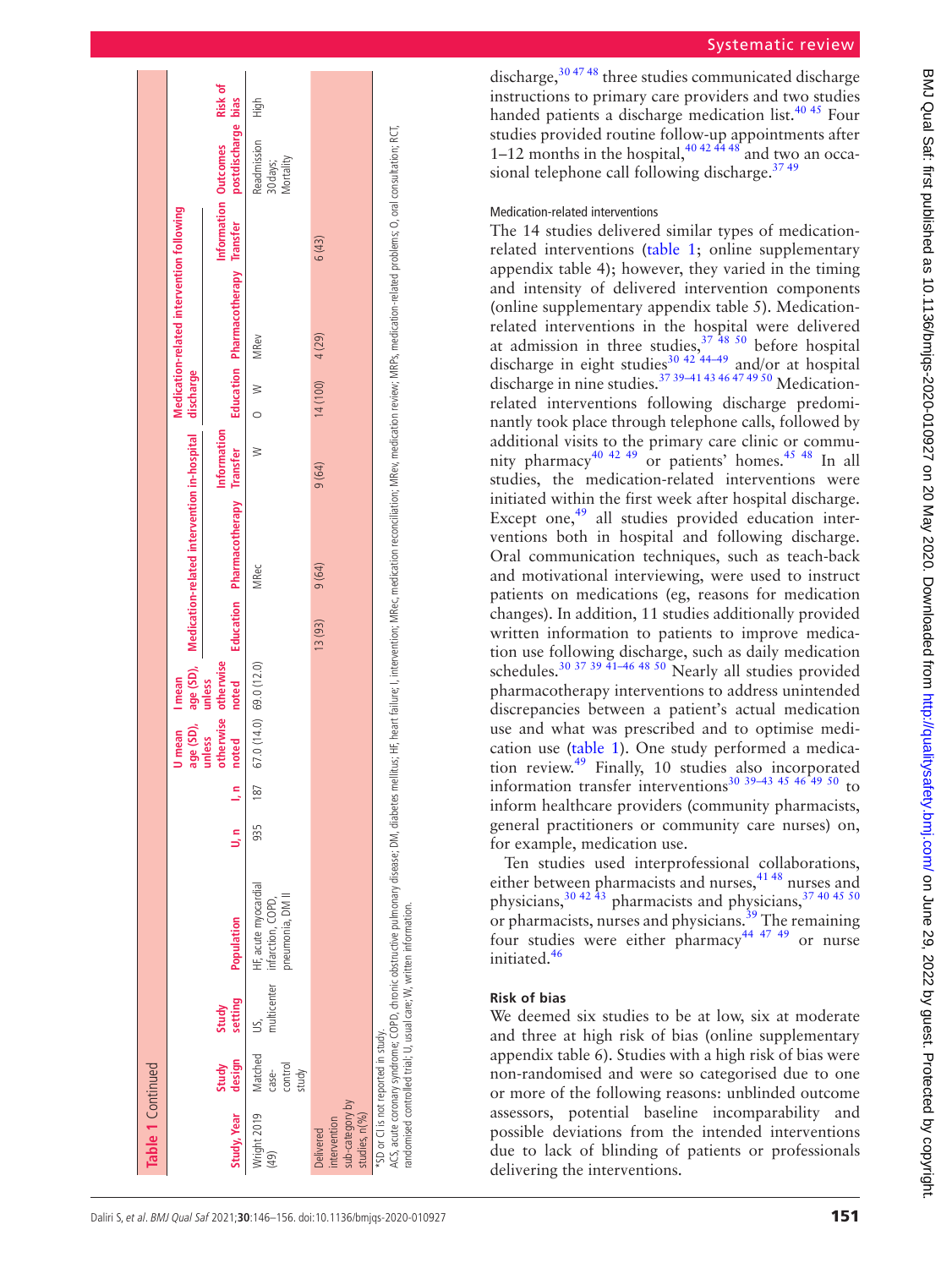## **Effects of medication-related interventions**

#### Hospital readmissions

In total, 10 studies reported on hospital readmissions, one study within 180 days of discharge<sup>42</sup> and nine studies within 30 days of discharge.<sup>37 41 43</sup> 44 46-50

A reduction in hospital readmissions was seen in the intervention group compared with usual care in three studies: (RR 0.30 (95% CI 0.11 to 0.80))<sup>[48](#page-10-18)</sup>; RR 0.72 (95% CI 0.52 to 0.99))<sup>[41](#page-10-12)</sup>; RR 0.58 (95% CI 0.35 to 0.95)). $^{49}$  $^{49}$  $^{49}$  These studies provided medicationrelated interventions with a minimum intensity score of six points [\(online supplementary appendix table](https://dx.doi.org/10.1136/bmjqs-2020-010927)  [5\)](https://dx.doi.org/10.1136/bmjqs-2020-010927). All three studies delivered a pharmacotherapy intervention in the hospital and education following discharge. One study additionally delivered a pharmacotherapy intervention, $49$  and one study an intervention to enhance information transfer. $^{41}$  In three studies, the proportion of readmitted patients was lower in the intervention group compared with usual care; however, it is not statistically significant.<sup>37 46 50</sup> These studies had intervention intensity scores of 4–6 points. All studies provided a pharmacotherapy intervention in the hospital and education interventions following discharge. One study additionally delivered an information transfer intervention.<sup>50</sup> In four studies, the proportion of readmitted patients was higher in the intervention group compared with usual care; however, it is not statistically significant.<sup>42-44 47</sup> These studies had an intensity score of 3–6 points. Two studies provided a pharmacotherapy intervention in the hospital. $42\frac{47}{2}$  Following discharge, all four studies delivered a single education session. One study additionally delivered an information transfer intervention.<sup>[42](#page-10-17)</sup>

All nine studies reporting on hospital readmissions within 30 days of discharge were included in the meta-analysis. The meta-analysis results showed that medication-related interventions (n=1820 patients) reduced the proportion of patients readmitted to the hospital within 30 days from 17.1% to 13.3% (number

needed to treat=27; RR 0.79 (95% CI 0.65 to 0.96,  $I^2$ =23%)) as compared with usual care (n=3376 patients) ([figure](#page-6-0) 2).

#### **Medication-related problems**

Three studies reported on MRPs within 30 days of discharge.[38 45 50](#page-10-10) All three studies used a different definition of MRPs: overall MRPs,  $45$  adverse drug events<sup>[38](#page-10-10)</sup> or a combination of adverse drug events and medica-tion errors<sup>[50](#page-10-19)</sup> ([online supplementary appendix table 2](https://dx.doi.org/10.1136/bmjqs-2020-010927)).

One study delivered all three subcategories of medication-related interventions (education, pharmacotherapy and information transfer) in the hospital and following discharge and showed a reduction in MRPs (OR 0.57 (95% CI 0.38 to 0.86)) as compared with usual care.<sup>45</sup> Another study delivered education and pharmacotherapy interventions in the hospital, followed by multiple education interventions and an information transfer intervention following discharge (OR 0.57 (95% CI 0.25 to 1.29)).<sup>[50](#page-10-19)</sup> No clear difference was seen in the other study between the intervention group and usual care (OR 0.97 (95% CI 0.74 to  $1.27$ )).<sup>[38](#page-10-10)</sup> This study delivered education and pharmacotherapy interventions in the hospital and a single education session following discharge.

## **Medication adherence**

Medication adherence was assessed in four studies.[39 40 44 47](#page-10-11) In three studies, adherence to cardioprotective medications (eg, statins) was measured, 394044 and in one study, all regularly scheduled medications (eg, cardiovascular agents) were measured. $47$  All four studies used indirect measurement methods to assess the proportions of patients that were adherent to their medications. Three studies used prescription refill records to measure adherence<sup>[39 40 47](#page-10-11)</sup> of which one also measured adherence using a self-reported adherence questionnaire (four-item Morisky Medication Adherence Scale).<sup>39</sup> One study measured adherence using

|                                                                                                           | Intervention |      | Usual care |      |             | <b>Risk Ratio</b>                             | <b>Risk Ratio</b>                       |
|-----------------------------------------------------------------------------------------------------------|--------------|------|------------|------|-------------|-----------------------------------------------|-----------------------------------------|
| <b>Study or Subgroup</b>                                                                                  | Events       |      |            |      |             | Total Events Total Weight M-H, Random, 95% Cl | M-H, Random, 95% CI                     |
| Balaban 2008 (43)                                                                                         | 4            | 47   | 4          | 49   | 2.1%        | 1.04 [0.28, 3.93]                             |                                         |
| Bell 2016 (37)                                                                                            | 61           | 423  | 66         | 428  | 21.7%       | $0.94$ [0.68, 1.29]                           |                                         |
| Hoover 2017 (48)                                                                                          | 4            | 30   | 16         | 36   | 3.7%        | $0.30$ [0.11, 0.80]                           |                                         |
| Jack 2009 (41)                                                                                            | 55           | 370  | 76         | 368  | 22.1%       | 0.72 [0.52, 0.99]                             |                                         |
| Nguyen 2018 (44)                                                                                          |              | 58   | 6          | 68   | 3.4%        | 1.37 [0.49, 3.84]                             |                                         |
| Phatak 2016 (50)                                                                                          | 28           | 137  | 34         | 141  | 14.4%       | $0.85$ [0.55, 1.32]                           |                                         |
| Sarangarm 2013 (47)                                                                                       | 20           | 140  | 16         | 139  | 8.6%        | 1.24 [0.67, 2.29]                             |                                         |
| Simonrangkir 2017 (46)                                                                                    | 18           | 428  | 74         | 1212 | 11.8%       | $0.69$ [0.42, 1.14]                           |                                         |
| Wright 2019 (49)                                                                                          | 16           | 187  | 138        | 935  | 12.2%       | 0.58 [0.35, 0.95]                             |                                         |
| <b>Total (95% CI)</b>                                                                                     |              | 1820 |            |      | 3376 100.0% | $0.79$ [0.65, 0.96]                           |                                         |
| <b>Total events</b>                                                                                       | 213          |      | 430        |      |             |                                               |                                         |
| Heterogeneity: Tau <sup>2</sup> = 0.02; Chi <sup>2</sup> = 10.39, df = 8 (P = 0.24); l <sup>2</sup> = 23% |              |      |            |      |             |                                               | 0.1<br>1(<br>0.5<br>0.2                 |
| Test for overall effect: $Z = 2.35$ (P = 0.02)                                                            |              |      |            |      |             |                                               | Favours intervention Favours usual care |

<span id="page-6-0"></span>Figure 2 Effect of medication-related interventions delivered both in hospital and following discharge, as compared with usual care, on hospital readmissions within 30 days of hospital discharge. Forest plot of medication-related interventions delivered both in hospital and following discharge on hospital readmissions within 30 days of hospital discharge.<sup>[37 41 43 44 46–50](#page-10-6)</sup> The squares represent the individual study weights, and horizontal lines represent 95% CIs. The diamond represents the overall pooled risk ratio, provided by the Mantel-Haenszel (M–H) random-effects method and 95%CI.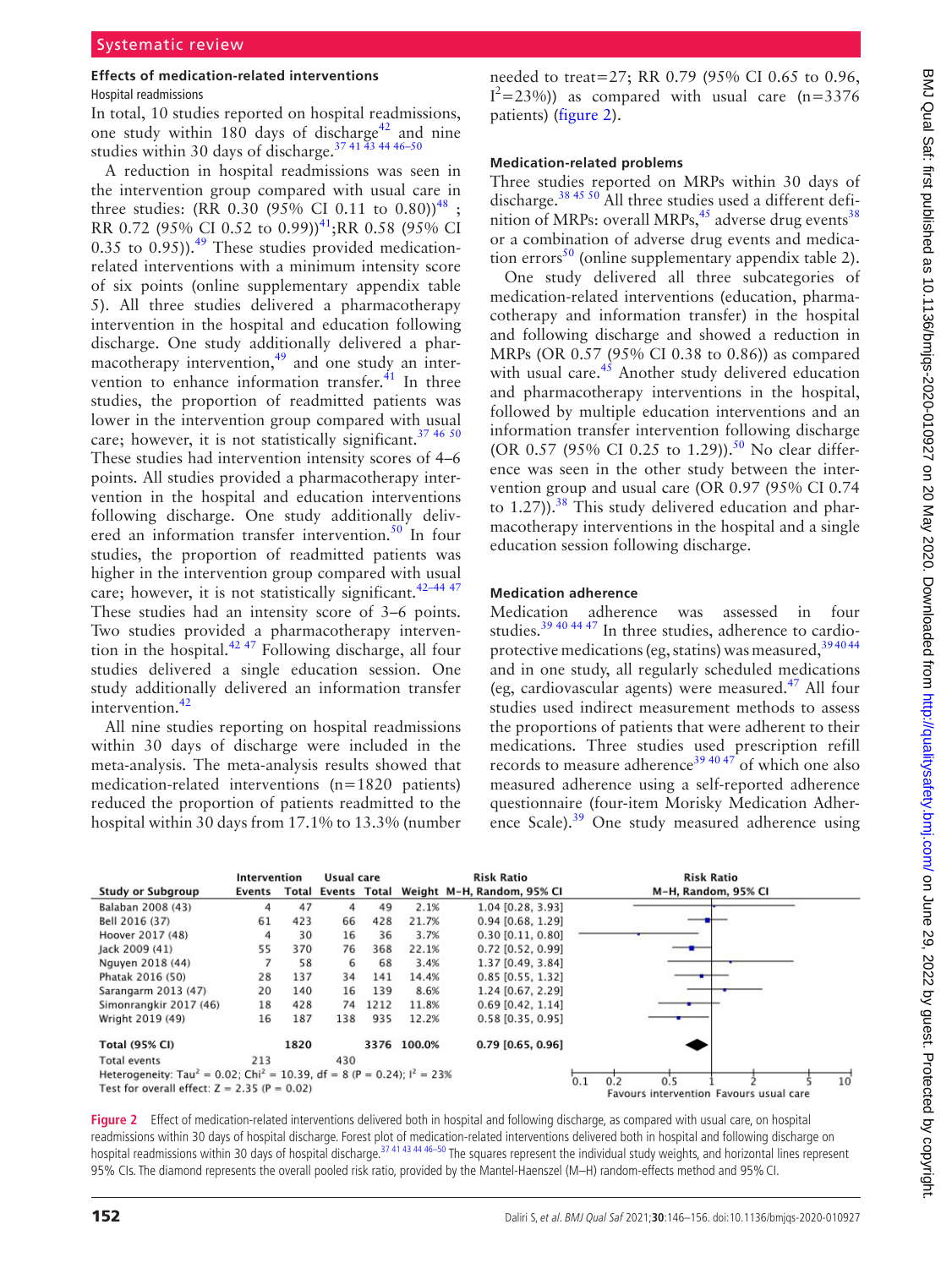a combination measure of the eight-item Morisky Medication Adherence Scale and whether follow-up prescriptions were obtained on time.<sup>44</sup>

Medication adherence was measured at  $1,^{44}$ ,  $47$  $3,44$  $3,44$  3<sup>9</sup><sub>6</sub> and 12 months<sup>40</sup> ([table](#page-4-0) 1). The intensity of medication-related interventions varied ([online supple](https://dx.doi.org/10.1136/bmjqs-2020-010927)[mentary appendix table 4](https://dx.doi.org/10.1136/bmjqs-2020-010927)); two studies had an intensity score of three points $4447$  and delivered education interventions in the hospital and following discharge. In addition, one also delivered a pharmacotherapy intervention in the hospital.<sup>[47](#page-10-8)</sup>The other two studies had  $407$  and 10 points<sup>39</sup> and delivered the three subcategories of medication-related interventions either in the hospital or following discharge.<sup>3940</sup>

Two studies showed improved medication adherence in the intervention group as compared with usual care, at 1 (RR 1.18 (95% CI 1.01 to 1.38)), 3 (RR 1.17 (95% CI 0.99 to 1.38))<sup>44</sup> and 12 months (RR 1.21 (95% CI 1.07 to 1.37)).<sup>[40](#page-10-15)</sup> The effect on adherence was uncertain in the two other studies, both at 3 (RR 1.30 (95% CI 0.91 to 1.85))<sup>[47](#page-10-8)</sup> and 6 months using the prescription refill records (RR 1.39 (95% CI 0.92 to 2.09)) or the self-reported questionnaire (RR 0.96  $(95\% \text{ CI } 0.87 \text{ to } 1.07)$ ).<sup>[39](#page-10-11)</sup>

#### **Mortality**

All-cause mortality was studied in four studies, 30 40 44 49 within  $1,^{49}$  3,  $^{44}$  [306](#page-10-3) and 12 months<sup>40</sup> of discharge. The

intensity score ranged from  $3^{44}$  $3^{44}$  $3^{44}$  to 7 points.<sup>30 40 49</sup> All studies delivered education interventions, and three studies additionally delivered a pharmacotherapy intervention $304049$  of which one combined medication reconciliation in the hospital with a medication review following discharge.<sup>[49](#page-10-9)</sup> This study showed a reduction in mortality; however, it is not statistically significant (RR 0.43 (95% CI 0.16 to 1.19)). No clear difference was seen for mortality rates in the other studies (RR 1.56 (95% CI 0.86 to 2.82)<sup>[30](#page-10-3)</sup>; RR 0.39 (95% CI 0.02 to 9.39)<sup>[44](#page-10-16)</sup>; RR 1.19 (95% CI 0.51 to 2.77)<sup>[40](#page-10-15)</sup>).

## **Additional analyses on hospital readmissions within 30-day postdischarge**

The subgroup analysis did not show a different effect on hospital readmissions within 30 days of discharge for the number of professions involved (one vs more than one) in delivering medication-related interventions. Nine studies (n=5196 patients) were included in the meta-regression analysis. The results showed a stronger treatment effect on hospital readmissions within 30 days when a higher intensity of medicationrelated interventions was delivered (RR 0.83 (95% CI 0.75 to 0.91,  $I^2=0\%$ ) [\(figure](#page-7-0) 3).<sup>[51](#page-10-20)</sup>

A sensitivity analysis showed that without counting the repetition of provided intervention components, both the point estimate for the relative effect and the



Intensity score of medication-related interventions

<span id="page-7-0"></span>Figure 3 Meta-regression plot of the (log) risk ratio reduction in hospital readmissions within 30 days of hospital discharge regressed against the intensity score of the intervention between treatment arms. Meta-regression bubble plot R (mixed-effects model,  $k=9$ ): tau<sup>2</sup>: 0.0209 (SE=0.0461), intercept (log Rr estimate): 0.7640 (SE=0.2140), intensity covariate (log Rr estimate): −0.1908 (SE=0.0395). Circles represent the estimates from each study.<sup>37</sup>41 43<sup>7</sup>44 46–50 The area of each circle is inversely proportional to the variance of the estimated treatment effect weights (precision of each estimate)<sup>[51](#page-10-20)</sup>; green circles represent studies with a low risk of bias (n=2); grey circles represent studies with a moderate risk of bias (n=4); red circles represent studies with a high risk of bias ( $n=3$ ); circles with an asterisk represent the randomised controlled trials ( $n=5$ ).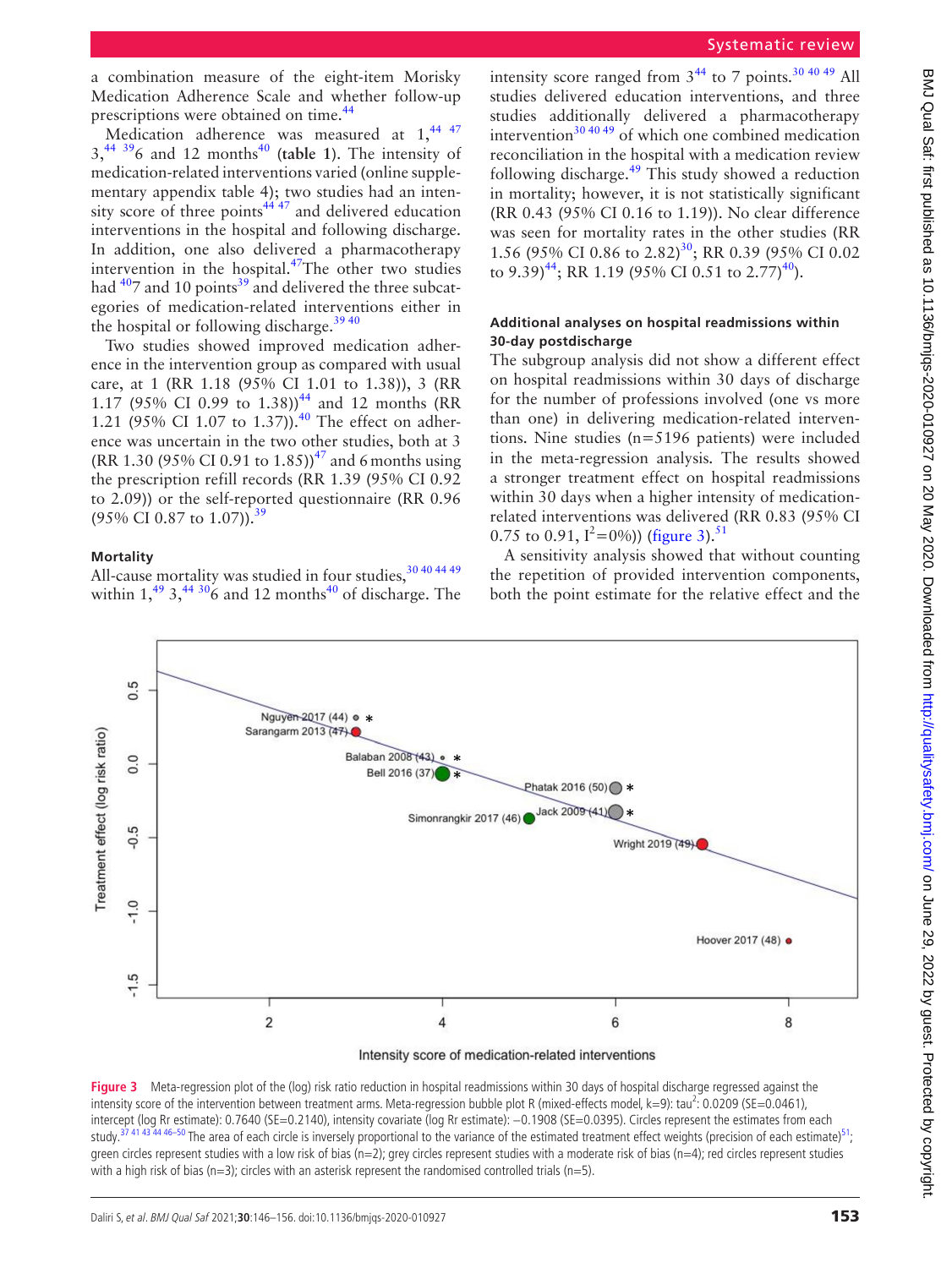SE of that effect estimate increase (RR 0.78 (95% Cl 0.65 to 0.93,  $I^2 = 33\%$ ).

Finally, the meta-analytic findings did not change when restricted only to studies without a high risk of bias (RR 0.82 (95% CI 0.69 to 0.99,  $I^2 = 0\%$ )).

## **Discussion**

This systematic review shows evidence that the studied medication-related interventions delivered both in hospital and following discharge reduce hospital readmission rates within 30 days of discharge compared with usual care. The results persisted across several sensitivity analyses. Medication adherence and MRPs may be improved. We found no consistent evidence on mortality.

The current review expands on earlier findings in several ways. Previous systematic reviews show conflicting results of medication-related interventions on hospital readmissions within 30 days of discharge.<sup>[20 52 53](#page-9-9)</sup> The reviews that did not find an effect studied isolated interventions, either in the hospital or following discharge. As previously stated by Hansen *et al*[16](#page-9-10) and showed by Ravn-Nielsen *et al*, [15](#page-9-11) isolated interventions are less successful as compared with interventions that are initiated in the hospital and continued following discharge. Nevertheless, it is possible that the key to success is not the combination of medication-related interventions (in hospital and following discharge) but rather the content that is provided. Our meta-regression results suggest that the magnitude of the treatment effect increases with the intensity of delivered medication-related interventions. In fact, our findings suggest that readmission rates are reduced by 9%–25% with every component added to the intervention bundle. Another study, although not focusing exclusively on medication-related interventions, found similar results on hospital readmissions rates within 30 days of discharge.<sup>[36](#page-10-5)</sup> Nevertheless, our results should be interpreted with caution, as fewer than 10 studies were included in the meta-regression. Moreover, the intensity gives limited insight into synergies between components, the quality or content of delivered components.

Previous systematic reviews<sup>18</sup> 19<sup>54</sup> showed evidence that medication-related interventions delivered in one setting only, for example, following hospital discharge, reduce  $MRPs$ <sup>[55–57](#page-10-21)</sup> In the current systematic review, studies were included that delivered medicationrelated interventions both in hospital and following discharge. Only three studies were eligible for inclusion. Two of the three studies showed a reduction in MRPs. $45\,50$  The study that did not show an effect<sup>38</sup> delivered a single intervention component following discharge only; a research coordinator screened for MRPs during a telephone call and involved pharmacists as needed. We can be fairly confident that MRPs are reduced by medication-related interventions delivered in both settings (estimated pooled OR 0.80 (95% CI

0.65 to 0.99)). Nevertheless, given the limited number of included studies, and the substantial methodological diversity among the studies due to the different ways that MRPs are measured or defined,<sup>14 33 34</sup> it is difficult to draw firm conclusions. As expected, this also appeared to be the case for adherence<sup>58</sup>; substantial methodological diversity was observed among the included studies due to different included medications, measurement methods, follow-up periods and calculations.

Our study has several strengths. To our knowledge, this is the first study to systematically review the effects of medication-related interventions delivered both in hospital and following discharge on a variety of important outcomes. Furthermore, we performed a meta-analysis on the 30-day readmission outcome and performed subgroup and sensitivity analyses.

These strengths should be weighed against the review's limitations. One-third of the studies included in the meta-analyses were classified as high risk of bias (mostly due to a lack of blinding of patients or professionals) and may have caused conscious or unconscious bias in the design or execution of the intervention. These studies may be responsible for the statistical heterogeneity in the meta-analysis for hospital readmissions. As stated by Cornell *et al*, [59](#page-10-23) pooling studies in the face of heterogeneity can cause uncertainty of evidence. Therefore, we performed sensitivity analyses and excluded studies with a high risk of bias, which resulted in the disappearance of statistical heterogeneity. To control for qualitative heterogeneity (study characteristics), we stratified for interventions using predefined subcategories (education, pharmacotherapy and information transfer). Nonetheless, still other sources of heterogeneity may be present, for example, differences in intervention content or studied patient populations. Second, although we had intended to include mortality in our meta-analysis, this was not possible because of the limited number of studies that reported on mortality. All four studies on mortality had different follow-up periods, and we had no individual patient data. Third, the components of usual care were not always (adequately) specified and where they were specified, differed among studies. The heterogeneity of usual care may therefore hamper generalisability of these study results. However, our aim was to estimate the effect of the medication-related interventions that were not provided by any of the usual care practices in the included studies.

Finally, as we did not want to miss any relevant studies in this review and there is still no specific search strategy to identify medication-related interventions, the search identified many records that were ineligible. Despite the thorough search strategy, we may still have missed relevant studies. Authors and coordinating centres of bibliographies should incorporate a term that describes (medication-related) interventions delivered both in hospital and following discharge, as they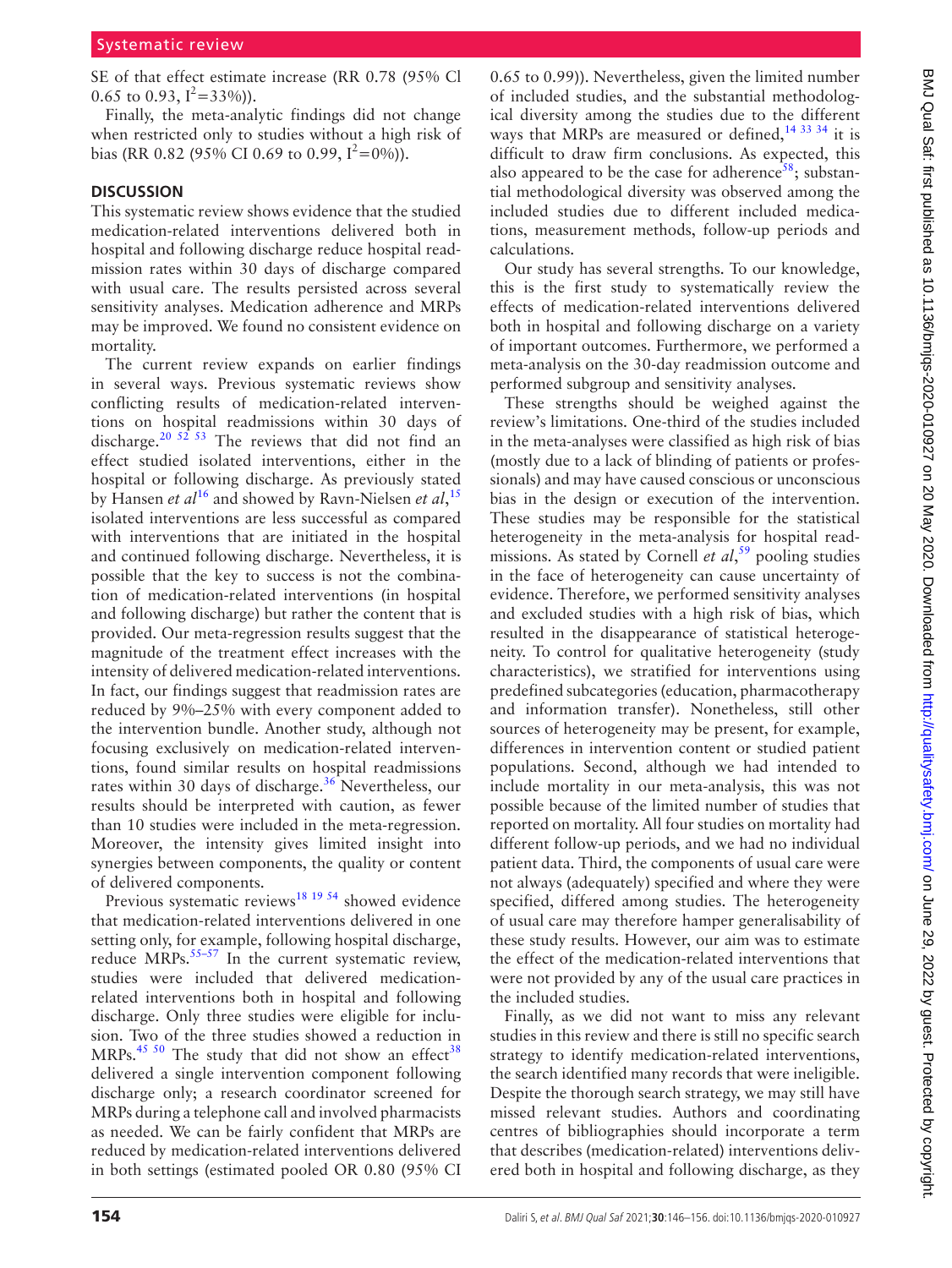show a lot of potential, and more research is needed on these interventions.

## **Conclusions**

The evidence presented in this systematic review and meta-analysis is compatible with the idea that the studied medication-related interventions, delivered both in hospital and following discharge from hospital to home, reduce all-cause hospital readmissions within 30 days of hospital discharge. Specifically, high-intensity interventions that incorporate pharmacotherapy interventions should receive the greatest consideration by systems or providers seeking to reduce harm due to medications for patients during the transition from hospital to home. However, more evidence through the performance of well-controlled, prospective and adequately powered studies is needed for recommendations on adherence, mortality and MRPs.

**Contributors** Conception and design: SD, SB, AeM and FK. Obtaining of funding: FK, BMB and WSoR. Collection and assembly of data: SD, SB, AeM, FK and CdH. Analysis and interpretation of the data: SD, SB, AeM, FK, GtR, BMB and WSoR. Statistical expertise: GtR. Drafting of the article: SD, SB, AeM and FK. Critical revision of the article for important intellectual content: all authors. Final approval of the article: all authors.

**Funding** This study was supported by a SIA RAAK MKB grant (ID: RAAK.MKB08.011).

**Competing interests** None declared.

**Patient consent for publication** Not required.

**Provenance and peer review** Not commissioned; externally peer reviewed.

**Data availability statement** All data relevant to the study are included in the article or uploaded as supplementary information.

## **ORCID iDs**

Sara Daliri<http://orcid.org/0000-0003-3999-3444> Fatma Karapinar-Çarkit <http://orcid.org/0000-0002-3077-9663>

## **References**

- <span id="page-9-0"></span>1 Zuckerman RB, Sheingold SH, Orav EJ, *et al*. Readmissions, observation, and the hospital readmissions reduction program. *[N Engl J Med](http://dx.doi.org/10.1056/NEJMsa1513024)* 2016;374:1543–51.
- <span id="page-9-1"></span>2 The PCNE classification V8, 2017. Available: [http://www.pcne.](http://www.pcne.org/upload/files/230_PCNE_classification_V8-02.pdf) [org/upload/files/230\\_PCNE\\_classification\\_V8-02.pdf](http://www.pcne.org/upload/files/230_PCNE_classification_V8-02.pdf) [Accessed 5 Jun 2019].
- 3 Forster AJ, Murff HJ, Peterson JF, *et al*. The incidence and severity of adverse events affecting patients after discharge from the hospital. *[Ann Intern Med](http://dx.doi.org/10.7326/0003-4819-138-3-200302040-00007)* 2003;138:161–7.
- <span id="page-9-8"></span>4 Forster AJ, Murff HJ, Peterson JF, *et al*. Adverse drug events occurring following hospital discharge. *[J Gen Intern Med](http://dx.doi.org/10.1111/j.1525-1497.2005.30390.x)* 2005;20:317–23.
- 5 Moore C, Wisnivesky J, Williams S, *et al*. Medical errors related to discontinuity of care from an inpatient to an outpatient setting. *[J Gen Intern Med](http://dx.doi.org/10.1046/j.1525-1497.2003.20722.x)* 2003;18:646–51.
- <span id="page-9-2"></span>6 Teeuwisse PJI, van der Linden CMJ, Buurman BM, *et al*. Medication reconciliation: a hell of a job]. *Ned Tijdschr Geneeskd* 2019;163:pii:D3679.
- 7 Belda-Rustarazo S, Cantero-Hinojosa J, Salmeron-García A, *et al*. Medication reconciliation at admission and discharge:

an analysis of prevalence and associated risk factors. *[Int J Clin](http://dx.doi.org/10.1111/ijcp.12701)  [Pract](http://dx.doi.org/10.1111/ijcp.12701)* 2015;69:1268–74.

- 8 Counter D, Millar JWT, McLay JS. Hospital readmissions, mortality and potentially inappropriate prescribing: a retrospective study of older adults discharged from hospital. *[Br](http://dx.doi.org/10.1111/bcp.13607)  [J Clin Pharmacol](http://dx.doi.org/10.1111/bcp.13607)* 2018;84:1757–63.
- 9 El Morabet N, Uitvlugt EB, van den Bemt BJF, *et al*. Prevalence and preventability of drug-related Hospital readmissions: a systematic review. *[J Am Geriatr Soc](http://dx.doi.org/10.1111/jgs.15244)* 2018;66:602–8.
- <span id="page-9-3"></span>10 Mongkhon P, Ashcroft DM, Scholfield CN, *et al*. Hospital admissions associated with medication non-adherence: a systematic review of prospective observational studies. *[BMJ](http://dx.doi.org/10.1136/bmjqs-2017-007453)  [Qual Saf](http://dx.doi.org/10.1136/bmjqs-2017-007453)* 2018;27:902–14.
- 11 Simpson SH, Eurich DT, Majumdar SR, *et al*. A meta-analysis of the association between adherence to drug therapy and mortality. *[BMJ](http://dx.doi.org/10.1136/bmj.38875.675486.55)* 2006;333:15.
- 12 Wilhelmsen NC, Eriksson T. Medication adherence interventions and outcomes: an overview of systematic reviews. *[Eur J Hosp Pharm](http://dx.doi.org/10.1136/ejhpharm-2018-001725)* 2019;26:187–92.
- <span id="page-9-4"></span>13 Osterberg L, Blaschke T. Adherence to medication. *[N Engl J](http://dx.doi.org/10.1056/NEJMra050100)  [Med](http://dx.doi.org/10.1056/NEJMra050100)* 2005;353:487–97.
- <span id="page-9-5"></span>14 Garcia-Caballos M, Ramos-Diaz F, Jimenez-Moleon JJ, *et al*. Drug-Related problems in older people after hospital discharge and interventions to reduce them. *[Age Ageing](http://dx.doi.org/10.1093/ageing/afq045)* 2010;39:430–8.
- <span id="page-9-11"></span>15 Ravn-Nielsen LV, Duckert M-L, Lund ML, *et al*. Effect of an in-hospital multifaceted clinical pharmacist intervention on the risk of readmission. *[JAMA Intern Med](http://dx.doi.org/10.1001/jamainternmed.2017.8274)* 2018;178:375–82.
- <span id="page-9-10"></span>16 Hansen LO, Young RS, Hinami K, *et al*. Interventions to reduce 30-day rehospitalization: a systematic review. *[Ann](http://dx.doi.org/10.7326/0003-4819-155-8-201110180-00008)  [Intern Med](http://dx.doi.org/10.7326/0003-4819-155-8-201110180-00008)* 2011;155:520–8.
- 17 Hesselink G, Schoonhoven L, Barach P, *et al*. Improving patient handovers from hospital to primary care: a systematic review. *Ann Intern Med* 2012;157:417–28.
- <span id="page-9-12"></span>18 Mueller SK, Sponsler KC, Kripalani S, *et al*. Hospital-Based medication reconciliation practices: a systematic review. *Arch Intern Med* 2012;172:1057–69.
- 19 Lehnbom EC, Stewart MJ, Manias E, *et al*. Impact of medication reconciliation and review on clinical outcomes. *[Ann Pharmacother](http://dx.doi.org/10.1177/1060028014543485)* 2014;48:1298–312.
- <span id="page-9-9"></span>20 Mekonnen AB, McLachlan AJ, Brien J-anneE. Effectiveness of pharmacist-led medication reconciliation programmes on clinical outcomes at hospital transitions: a systematic review and meta-analysis. *[BMJ Open](http://dx.doi.org/10.1136/bmjopen-2015-010003)* 2016;6:e010003.
- 21 Redmond P, Grimes TC, McDonnell R, *et al*. Impact of medication reconciliation for improving transitions of care. *Cochrane Database Syst Rev* 2018;8:CD010791.
- <span id="page-9-6"></span>22 Moher D*et al*. Preferred reporting items for systematic reviews and meta-analyses: the PRISMA statement. *[Ann Intern Med](http://dx.doi.org/10.7326/0003-4819-151-4-200908180-00135)* 2009;151:264–9.
- <span id="page-9-7"></span>23 Lefebvre CGJ, Briscoe S, Littlewood A, *et al*. Chapter 4: Searching for and selecting studies. In: Higgins JPT, Thomas J, Chandler J, *et al*, eds. *Cochrane Handbook for systematic reviews of interventions version 6.0 (updated July 2019). Cochrane*, 2019.<www.training.cochrane.org/handbook>
- 24 Coleman EA, Smith JD, Raha D, *et al*. Posthospital medication discrepancies: prevalence and contributing factors. *Arch Intern Med* 2005;165:1842–7.
- 25 Schnipper JL, Kirwin JL, Cotugno MC, *et al*. Role of pharmacist counseling in preventing adverse drug events after hospitalization. *[Arch Intern Med](http://dx.doi.org/10.1001/archinte.166.5.565)* 2006;166:565–71.
- 26 Vaduganathan M, Bonow RO, Gheorghiade M. Thirty-day readmissions: the clock is ticking. *JAMA* 2013;309:345–6.